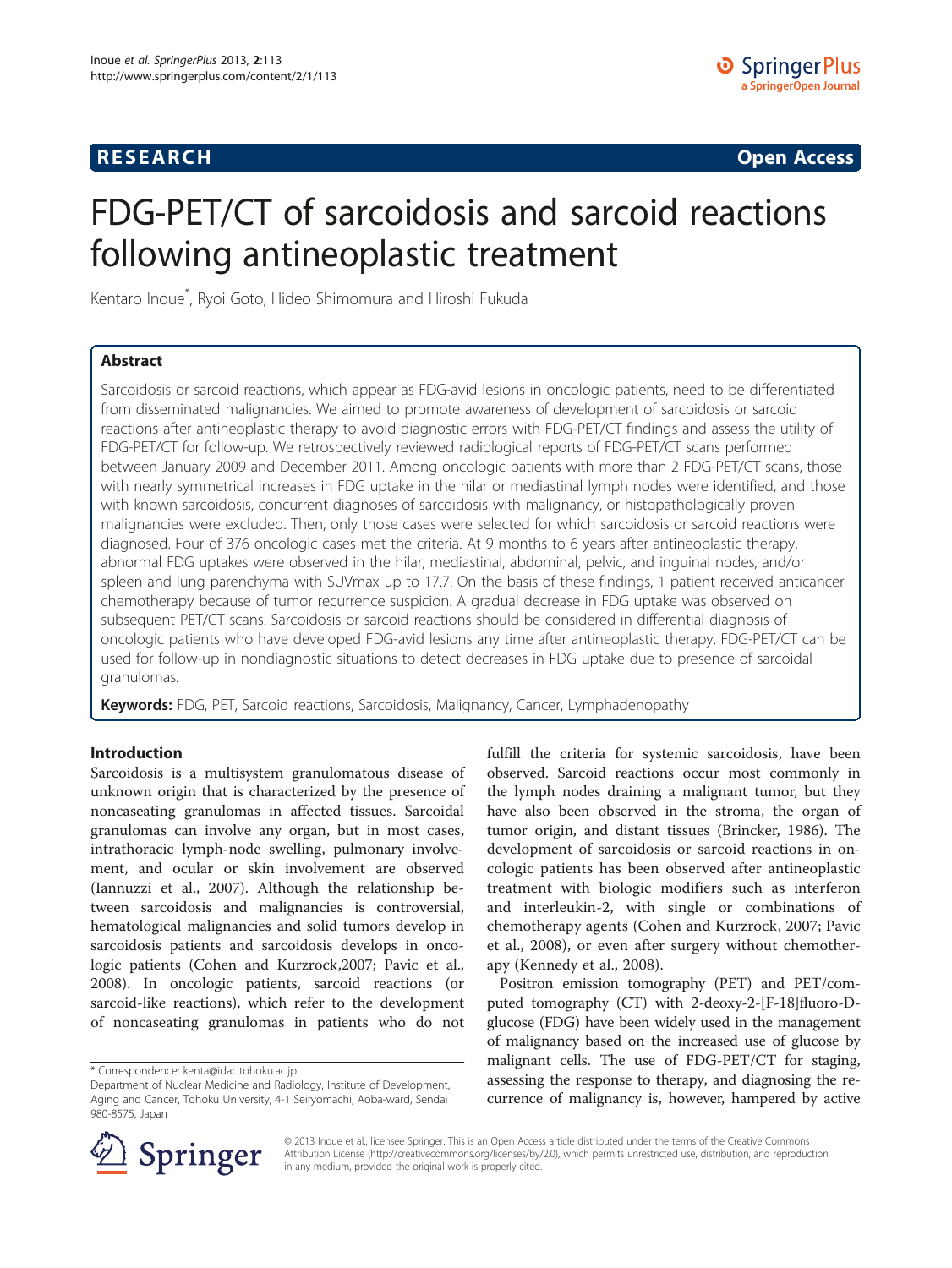inflammation and granulation tissues, which are also known to accumulate FDG (Shreve et al., [1999\)](#page-6-0). Active sarcoidosis shows high FDG uptake and, therefore, can be a pitfall for the diagnosis of malignancies in one respect, but repeated FDG-PET can be used for the assessment of the activity of sarcoidosis and its response to therapy (Teirstein et al., [2007](#page-6-0); Braun et al., [2008](#page-6-0)).

With the increasing use of FDG-PET/CT, a number of studies have described that the development of sarcoidosis or sarcoid reactions results in FDG uptake that needs to be differentiated from disseminated malignancies in patients with a history of treatment for malignancies, within a few months to more than 10 years after the diagnosis of the malignancy (Chowdhury et al., [2009](#page-6-0); Hunt et al., [2009](#page-6-0)).

We aimed to promote awareness about the development of sarcoidosis or sarcoid reactions after antineoplastic therapy in order to avoid diagnostic errors with FDG-PET/CT findings and assess the utility of FDG-PET/CT for follow-up in this situation. Therefore, we describe FDG-PET/CT findings and the time course around the detection of FDG-avid lesions in patients with sarcoidosis or sarcoid reactions that developed after antineoplastic therapy.

### Materials and methods

We retrospectively reviewed the radiological reports of PET/CT scans that were performed at our university hospital between January 2009 and December 2011. Among the patients who underwent oncologic FDG PET/CT scans, those who had undergone more than 2 FDG PET/CT scans were selected. Patients with known sarcoidosis, a concurrent diagnosis of sarcoidosis, or a histologically proven recurrence of a malignancy, were excluded. Patients who were referred from other hospitals to our department only for PET/CT scans were also excluded due to lack of other clinical data. By analyzing radiological reports, patients with abnormal increases in FDG uptake in the hilar and/or mediastinal lymph nodes during a series of PET/CT scans were identified as cases of suspected sarcoidosis that developed or flared after antineoplastic therapy. Then, further information was obtained from the clinical and pathological data, and patients diagnosed with sarcoidosis or sarcoid reactions were selected. Imaging and clinical data from before 2009 were obtained for those patients if available. Informed consent was waived for this retrospective study. The protocols of this study were approved by the Ethical Committee of the Tohoku University Graduate School of Medicine.

All integrated PET/CT images were obtained at our institution with a Biograph Duo or a Biograph 40 PET/ CT system (Siemens AG, Erlangen, Germany) using our standard clinical protocol. The patients fasted for at least

4 h. An intravenous injection of 185–370 MBq (5- 10 mCi) of FDG was administered. Then, the patients rested in a reclining chair in a quiet room for 1 h between the tracer injection and the start of PET/CT image acquisition. No oral or intravenous contrast agent was used. FDG-PET emission data were typically obtained for 2 min in each bed position during the emission scan. Patients were instructed to continue shallow breathing during PET acquisition. FDG-PET images were reconstructed using the CT transmission map for attenuation correction. FDG-PET/CT images were interpreted in standard clinical fashion by 2 nuclear radiologists.

# Results

Of the 376 oncologic patients who underwent more than 2 FDG-PET/CT scans during follow-up after antineoplastic therapy, 4 patients were diagnosed with sarcoidosis or sarcoid reactions based on histopathological and clinical data. There were several patients in whom sarcoidosis or sarcoid reactions could be suspected based on the PET/CT findings, but the diagnosis was not confirmed clinically or histopathologically. These unconfirmed cases were not included in this study because the aim of this study was not to indicate the prevalence of sarcoidosis or sarcoid reactions in patients who underwent oncologic FDG-PET/CT scans after antineoplastic treatment. The primary malignancy was carcinoma in 3 patients and osteosarcoma in 1 patient. The detailed clinical histories of the patients are described as follows.

#### Case 1

A 43-year-old man was treated for nonseminomatous malignant germ cell tumors with multiple intrathoracic and abdominal lymph nodes and lung metastases (Figure [1](#page-2-0)a) by chemotherapy (1 cycle of the combination of etoposide and cisplatin, 2 cycles of the combination of bleomicyn, etoposide and cisplatin, and, then, 2 cycles of the combination of etoposide, carboplatin and ifosfamide), followed by the removal of the residual retroperitoneal tumor and neck lymph nodes. After the completion of therapy, lymph node swelling and lung metastases were diminished. An FDG-PET/CT scan that was performed 3 years after the completion of therapy showed no abnormal findings (Figure [1](#page-2-0)b). Six years after the completion of the therapy, mediastinal and hilar node swelling was found on a CT scan (not shown). He was therefore referred to our department for an FDG-PET/CT study because recurrence was suspected. Before therapy, the patient's serum human chorionic gonadotropin and α-fetoprotein levels were 65,800 mIU/mL (normal range < 5 mIU/mL) and 162.2 ng/mL (normal range < 20 ng/mL), respectively,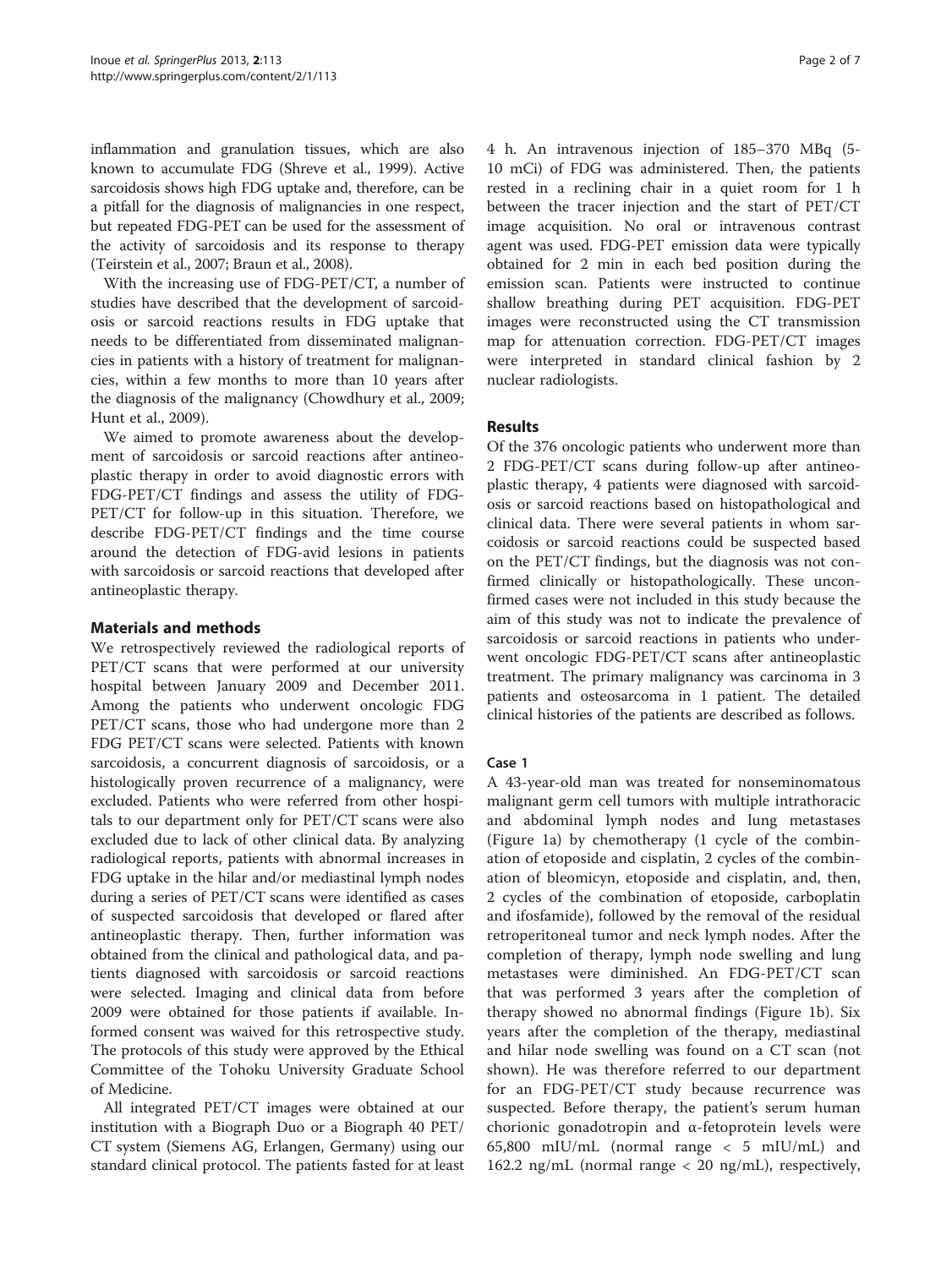<span id="page-2-0"></span>

which have remained normal since the completion of therapy.

The FDG-PET/CT scan showed multiple foci of abnormal uptake in the mediastinal and bilateral hilar nodes, abdominal nodes such as the retrocrural and para-aortic nodes, and left iliac artery nodes (Figure 1c). Uptake in the left gluteal muscle was also noted. Because of previous tumor involvement in the intrathoracic nodes, a suspicion of tumor recurrence was reported to the referring physicians. One cycle of chemotherapy was administered. No change in the lymph nodes swelling was noted on a CT scan, and a subsequent FDG-PET/CT scan did not reveal a significant change (not shown). Thus, a suspicion of sarcoidosis or sarcoid reactions was reported, and histological sampling from the mediastinal lymph nodes by endobronchial ultrasound-guided transbronchial needle aspiration confirmed noncaseating granulomas without the evidence of a malignant tumor. Follow-up was arranged thereafter to rule out recurrence. FDG-PET/CT scans that were performed 8 and 15 months after the detection of abnormal FDG uptake revealed

gradual decrease in abnormal uptake (Figure 1d and e). During the course of follow-up, the levels of serum angiotensin converting enzyme (ACE) were normal. Tumor recurrence has not been observed, and without evidence of ocular, cardiac, lung, or skin sarcoid granulomas, a diagnosis of sarcoid reactions was made.

#### Case 2

A 64-year-old woman underwent segmental resection of the mandible for an osteosarcoma, which was followed by chemotherapy (adriamycin) due to a positive margin. On an FDG-PET/CT scan taken at the end of chemotherapy, only mild and nonspecific FDG uptake was observed in the intrathoracic nodes (Figure [2](#page-3-0)a). Then, a FDG-PET/CT scan that was performed 9 months after therapy depicted high FDG uptake in the mediastinal and bilateral hilar nodes (Figure [2](#page-3-0)b). Mediastinal node biopsy revealed noncaseating granulomas with a negative stain for acid-fast bacilli and fungi. Serum ACE levels were assessed due to a suspicion of sarcoidosis, and were found to be marginally elevated (26.1 U/L, normal range 7-25 U/L). Her serum ACE levels decreased to 20.7 U/L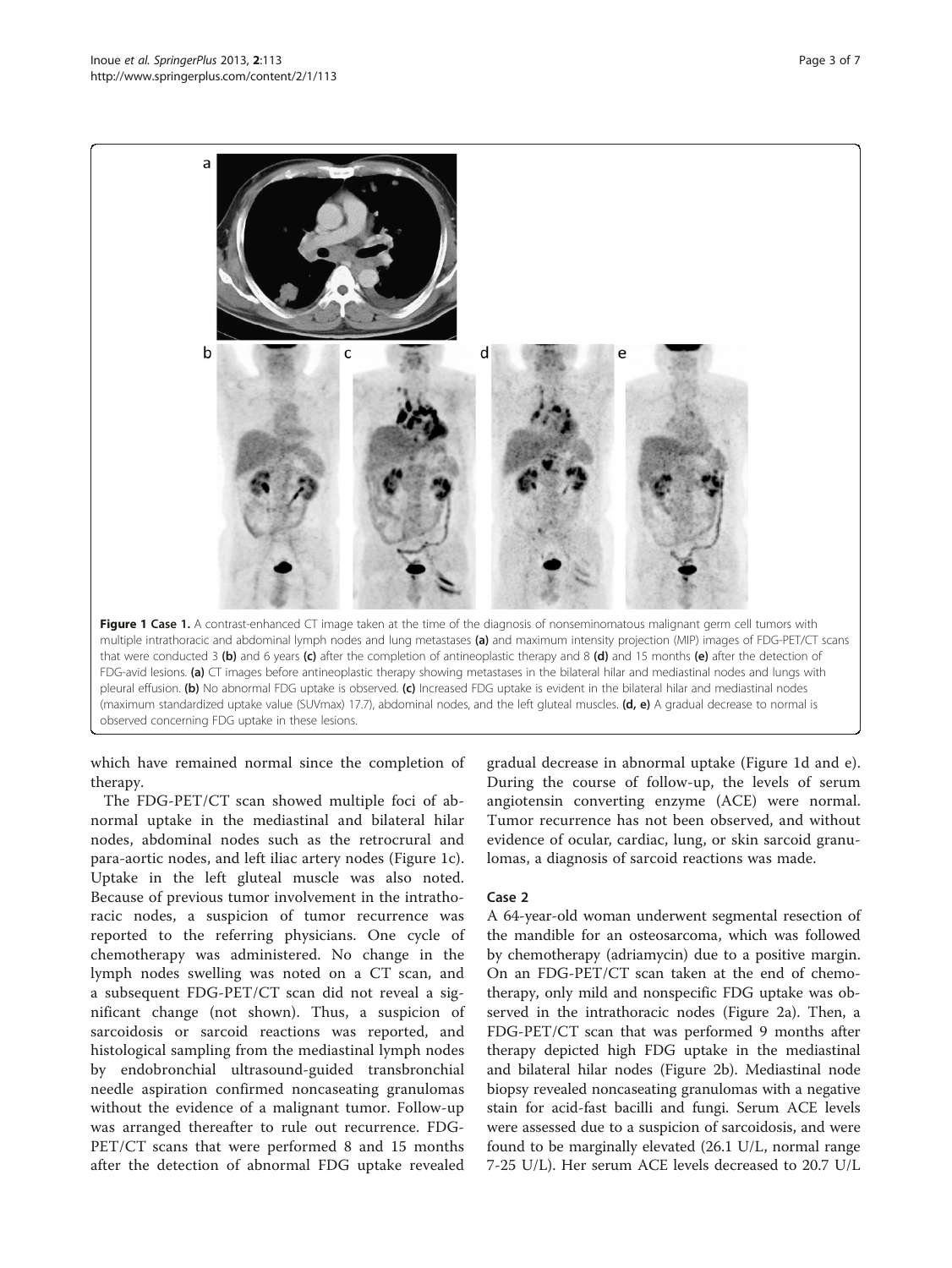<span id="page-3-0"></span>

two months after the PET/CT scan and remained within a normal range for 2 years. Sarcoidosis was diagnosed on the basis of these findings, and the patient was observed thereafter without treatment for sarcoidosis or malignancy. Follow-up PET/CT scans were performed and they revealed decreases in FDG uptake in the mediastinal and hilar nodes (Figure 2c and d). Neither progression of sarcoidosis nor metastasis of the osteosarcoma has been found.

#### Case 3

A 54-year-old woman presented with an oral floor tumor. After being diagnosed with oral floor carcinoma, she was treated with chemoradiotherapy (cisplatin, fluorouracil, docetaxel, and a total of 70 Gy of radiation), and then, due to the growth of the residual tumor, total glossolaryngectomy with bilateral neck dissection was performed.

An FDG-PET/CT scan that was conducted before therapy showed high FDG uptake in the primary tumor, as well as in the right neck node metastatic lesions, without significant uptake in the intrathoracic nodes

(Figure 3a). Retrospectively, mild FDG uptake was noted in the mediastinal and bilateral hilar nodes on a PET scan that was performed 9 months after therapy (Figure 3b). However, these findings were determined to be due to non-specific reactive uptake. On an FDG-PET/CT scan taken 2 years after therapy for restaging, moderate FDG uptake was noted in the mediastinal and bilateral hilar nodes, spleen, and right lung (Figure 3c). Histological sampling from the mediastinal node by transbronchial lymph node biopsy confirmed the presence of noncaseating granulomas without evidence of malignant tumor cells. Stains and cultures for acid-fast bacilli and fungi were negative. Accordingly, a diagnosis of sarcoidosis was made.

#### Case 4

A 54-year-old woman presented with a tumor in her left breast. After being diagnosed with invasive ductal carcinoma, she underwent chemotherapy (cyclophosphamide, epirubicin and fluorouracil) followed by mastectomy and axillary lymph node dissection. At the time of diagnosis, mediastinal and hilar lymphadenopathy was not observed.

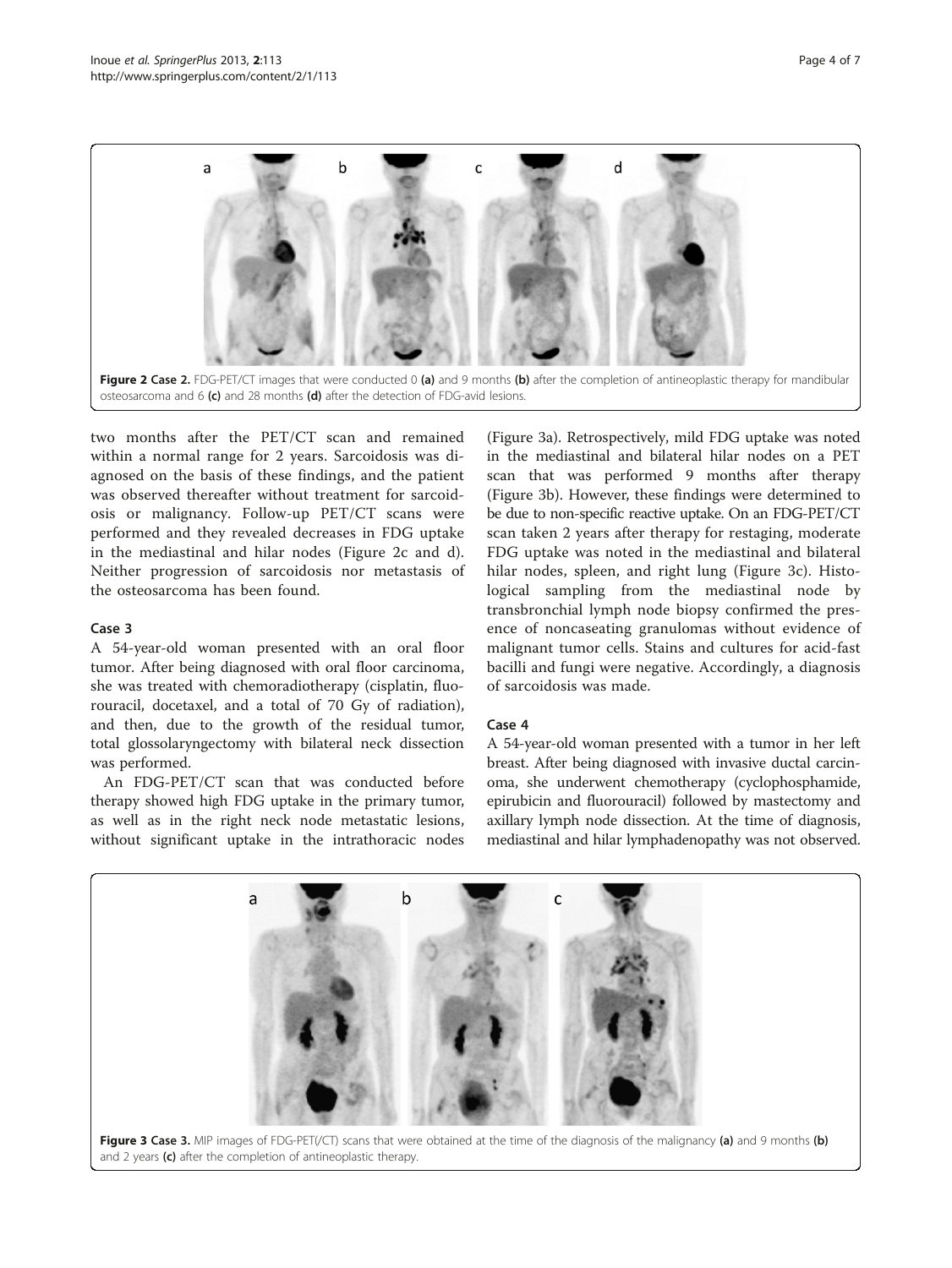Follow-up revealed no recurrence for 4 years after therapy, but intrathoracic lymph node swelling was subsequently detected by a CT scan (not shown). She was referred to our department for a FDG-PET/CT scan because recurrence was suspected.

On the FDG-PET/CT scan, there were multiple foci of abnormal uptake in the bilateral supraclavicular nodes, multiple mediastinal and bilateral hilar nodes, and abdominal, iliac and bilateral inguinal nodes (Figure 4). Due to the suspicion of malignant lymphoma, sarcoidosis, or metastases, an axillary node was biopsied, and noncaseating granuloma was detected without evidence of tumor recurrence. Stains and cultures for acid-fast bacilli and fungi were negative. In addition, increased levels of serum ACE were noted (53.0 U/L). She was then diagnosed with sarcoidosis. Another FDG-PET/CT scan that was performed 6 months after the diagnosis of sarcoidosis did not show remarkable changes (not shown). Her serum ACE levels decreased to 44.4 U/L 14 months after the diagnosis of sarcoidosis, but they have not returned to normal after 2 years. She has been followed up for sarcoidosis, and no recurrence of cancer has been observed.

#### **Discussion**

We identified 4 patients with sarcoid reaction (n=1) and flare or new onset of sarcoidosis (n=3) who had been treated for malignancy and exhibited FDG-avid lesions on PET/CT scans. Abnormal uptake on FDG-PET/CT was observed in the intrathoracic, abdominal, pelvic and inguinal nodes and/or spleen and lung parenchyma, with maximum standardized uptake value up to 17.7, 9 months to 6 years after antineoplastic therapy.

The present patients had different malignant tumors and received different antineoplastic therapies; all patients received chemotherapy, albeit with different regimens, with or without surgery and radiotherapy. As observed in the present study, the new onset of previously undiagnosed sarcoidosis or the development of sarcoid reactions has been observed in patients with diverse malignant neoplasms. This observation was more common in patients with hematological malignancies, such as malignant lymphoma (Suen et al., [1990](#page-6-0); Hunsaker et al., [1996;](#page-6-0) Goswami et al., [2010\)](#page-6-0), but it was also observed in patients with solid tumors, such as testicular cancer (Tjan-Heijnen et al., [1998](#page-6-0); Karapetis et al., [2001](#page-6-0)), breast cancer (Hunsaker et al., [1996;](#page-6-0) Hunt et al.,

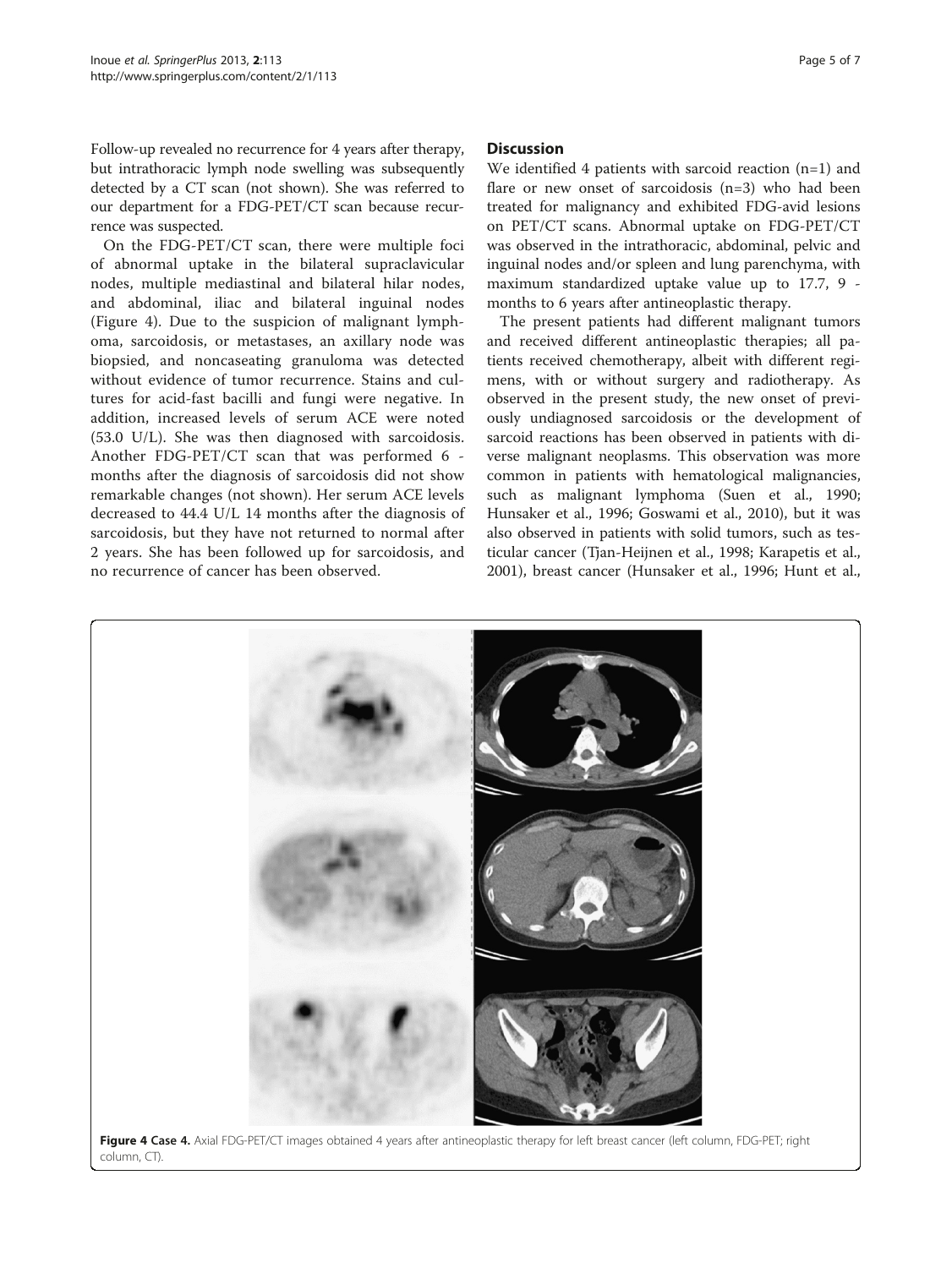[2009](#page-6-0)), lung cancer (Maeda et al., [2005;](#page-6-0) Chida et al., [2010](#page-6-0); Umezu et al., [2010](#page-6-0)), head and neck cancer (Yao et al., [2005](#page-6-0)), osteosarcoma (Okada et al., [2005](#page-6-0)) and cancers of the digestive tract and genitourinary system (Cohen and Kurzrock, [2007;](#page-6-0) Pavic et al., [2008](#page-6-0); Chowdhury et al., [2009\)](#page-6-0). Antineoplastic treatmentassociated sarcoidosis has been commonly linked with interferon-α and γ (Cohen and Kurzrock, [2007](#page-6-0); Pavic et al., [2008](#page-6-0)). The onset of sarcoidosis has, however, been preceded by several other agents and combination chemotherapy (Cohen and Kurzrock, [2007\)](#page-6-0), as observed in the present cases, and in cases that did not involve antineoplastic chemotherapy (Suen et al., [1990](#page-6-0); Hunt et al., [2009\)](#page-6-0). The type of preceding malignancy or antineoplastic therapy, as well as the duration after the completion of therapy is, therefore, not sufficient for distinguish a disseminated malignancy from sarcoidosis or sarcoid reactions after antineoplastic therapy.

The relationship between malignancy and subsequent sarcoidosis, as well as that between sarcoidosis and subsequent malignancy, has been controversial (Cohen and Kurzrock, [2007](#page-6-0)). In line with the notion that sarcoidosis results from the exposure of genetically susceptible individuals to specific agents (American Thoracic Society, [1999](#page-6-0)), antineoplastic therapy may lead to the release of antigens that can trigger the onset of sarcoidosis; however, the association might be fortuitous in some cases (Brincker, [1995](#page-6-0); Reich et al., [1995](#page-6-0)). Tumor-related sarcoid reactions have also been considered to be caused by soluble antigens that are derived from tumor cells (Brincker, [1986](#page-6-0)). Sarcoidosis should be diagnosed by excluding the many diseases that are capable of producing similar granulomas as well as tumor-related sarcoid reactions (American Thoracic Society, [1999](#page-6-0)). However, the distinction between sarcoidosis occurring in an oncologic patient and sarcoid reactions is difficult. The affected tissues of sarcoid reactions are histologically identical to granulomas in sarcoidosis, except that granulomas in sarcoid reactions are B-cell positive whereas those in sarcoidosis are B-cell negative (Brincker and Pedersen, [1991](#page-6-0)). The radiographical pattern of disease is not distinctive between sarcoidosis and sarcoid reactions (Hunsaker et al., [1996\)](#page-6-0). Sarcoid reactions, however, can occur with concomitant metastasis, although this is less frequent than its occurrence without metastasis (Brincker, [1986](#page-6-0)). Therefore, a recurrent tumor should be cautiously excluded in cases in which the diagnosis of systemic sarcoidosis cannot be confirmed.

FDG-PET(/CT) is a useful technique both in managing a malignancy and assessing the extent of the organ involvement of sarcoidosis (Teirstein et al., [2007;](#page-6-0) Braun et al., [2008\)](#page-6-0). Regarding the differential diagnosis of disseminated malignancies from sarcoidosis or sarcoid reactions, symmetrical hilar FDG uptake may be related to a

benign cause (Karam et al., [2008\)](#page-6-0). It is however difficult to apply this finding to patients with previous thoracic node involvement of malignancies such as the present Case 1. In addition, the characteristics of hilar FDG uptake in patients with granulomatous disease can be similar to those in patients with metastatic disease (Karam et al., [2008](#page-6-0)). Additionally, the differential diagnosis for newly developed multiple FDG-avid lesions in lymph nodes, spleen, and lung parenchyma as found in the present study would overlap those of sarcoidosis including malignant lymphoma, infectious diseases such as mycobacteriosis and mycosis, and lymphadenitis (American Thoracic Society, [1999\)](#page-6-0). Therefore, the utility of  $FDG-PET(\sqrt{CT})$  is in pinpointing the organs that are candidates for diagnostic biopsy and not distinguishing between the disseminated malignancy and granulomatous and inflammatory diseases. In addition, any clinical data, such as the levels of tumor markers as in the present Case 1, should be utilized in reporting FDG-PET findings, if available, to suggest a differential diagnosis other than metastatic malignancy for FDG-avid lesions to referring physicians.

In the present study, gradual decreases in FDG uptake were observed during follow-up after the detection of FDG-avid lesions in 2 patients. Nearly two-thirds of patients with sarcoidosis have a spontaneous remission (American Thoracic Society, [1999;](#page-6-0) Iannuzzi et al., [2007](#page-6-0)). More importantly, the decrease in FDG uptake could be a marker to rule out recurrent malignancy in oncologic patient who have neither histopathological proof of metastasis of malignancy nor fulfill the criteria for systemic sarcoidosis as in the present Case 1. However, the long duration to confirm a remarkable decrease in FDG uptake is a disadvantage, and even 6 months would not be sufficient for judging relevant changes in FDG uptake, as observed in the present Case 4. To overcome this disadvantage, FDG-PET(/CT) could be used to assess early metabolic responses to corticosteroid therapy to discriminate sarcoidosis and sarcoid reactions from malignancy in some cases (Aide et al., [2009\)](#page-6-0). Conversely, the spontaneous remission of sarcoidosis or sarcoid reactions could mimic the regression of the malignancy if antineoplastic therapy is performed on the basis of a misdiagnosis of malignancy and sarcoidosis. PET using F-18-alpha-methyltyrosine could be used to distinguish sarcoidosis from malignancy, although malignancy would not be excluded if the findings were negative (Kaira et al., [2007\)](#page-6-0).

In the present study, only patients who displayed abnormal increases in FDG uptake in the intrathoracic nodes were selected as possible cases of sarcoidosis or sarcoid reactions on the basis of preceding reports (Hunsaker et al., [1996](#page-6-0); Chowdhury et al., [2009;](#page-6-0) Hunt et al., [2009\)](#page-6-0). In a few reports, however, sarcoid reactions